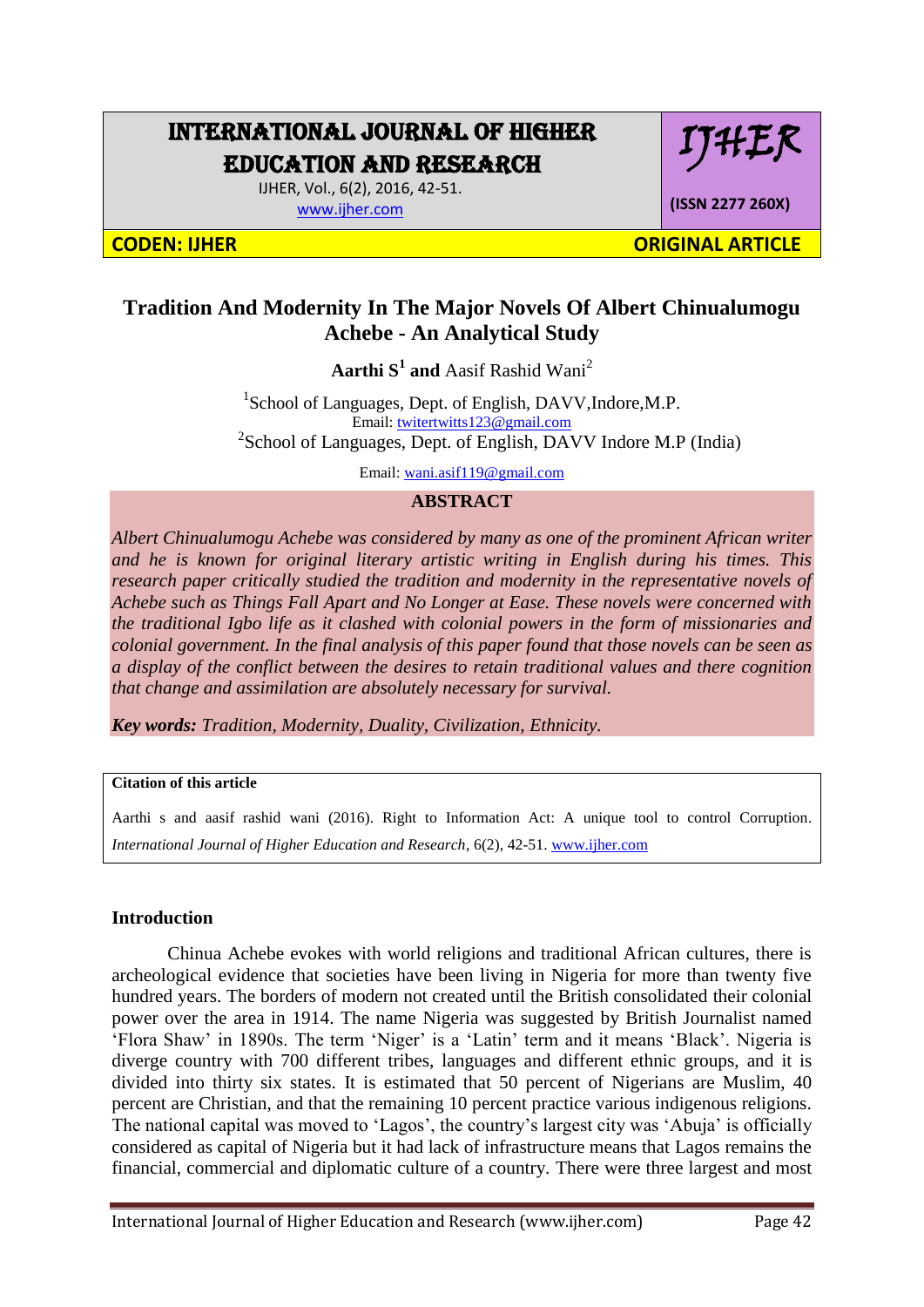dominant ethnic groups in Nigeria. They are the Hausa, Yoruba, and Igbo (pronounced ee-bo, Ibo) and other smaller groups include the Fulani, Ijaw, Kanuri, Ibibio, Tiv, and Edo. Prior to their conquest by Europeans, these ethnic groups had separate and independent histories.

In Nigeria, English is considering as their official language, people use this language in all government interactions and in state-run schools too. Nigeria has more than 250 individual tribal languages; However English is the only language common to most Nigerians. Unofficially, Nigeria's second language is Hausa. In northern Nigeria many people who are not ethnic Hausas speak both Hausa and their own tribal language. Hausa is the oldest known written language in West Africa. The dominant indigenous languages of the south are Yoruba and Igbo. Prior to colonization, these languages were the unifying languages of the southwest and southeast, respectively, regardless of ethnicity. However, since the coming of the British and the introduction of mission schools in southern Nigeria, English has become the language common to most people in the area. Today those who are not ethnic Yoruba's or Igbos rarely speak Yoruba or Igbo. Pidgin, a mix of African languages and English, also is common throughout southern Nigeria. It basically uses English words mixed into Yoruba's or Igbo grammar structures. Pidgin originally evolved from the need for British sailors to find a way to communicate with local merchants. Today it is often used in ethnically mixed urban areas as a common form of communication among people who have not had formal education in English.

These various ethnic groups never considered themselves as a part of same culture. Even today confrontations between or among members of different ethnic groups continues. Nigeria has own three main environmental regions they are savanna, [tropical forests,](http://www.everyculture.com/knowledge/Tropical_and_subtropical_moist_broadleaf_forests.html) and coastal wetlands. These environmental regions highly affect the cultures of the people who live there. The dry and open grasslands of the savanna make cereal farming and herding a way of life for the Hausa and the Fulani. The wet tropical forests to the south are good for farming fruits and vegetables, main income producers for the Yoruba, Igbo, and others in this area. The small ethnic groups living along the coast, such as the Kalabari and the Ijaw, are forced to keep their villages small due to lack of dry land. Living among creeks, lagoons, and salt marshes makes fishing and the salt trade part of everyday life in the area. Food in Nigeria is traditionally eaten by hand. However, with the growing influence of Western culture, forks and spoons are becoming more common, even in remote villages. Whether people eat with their hand or a utensil, it is considered dirty and rude to eat using the left hand. Wealth becomes the main symbol of social stratification in modern Nigeria, especially in urban areas. While in the past many ethnic groups held hereditary titles and traditional lineage important, money has become the new marker of power and social status. Today the members of the wealthy elite are easily identifiable by their fancy clothing and hairstyles and by their expensive cars and Western-style homes. Those in the elite also tend to have a much better command of English, a reflection of the higher quality of education they have received. The ingredients in traditional plates differ from region to region; most Nigerian cuisine tends to be based around a few staple foods accompanied by a stew. In South, crops such as corn, yams, and sweet potatoes consider as base of their daily diet. These vegetables are often pounded into a thick, sticky dough or paste. This is often served with a palm oil based stew made with chicken, beef, goat, tomatoes, okra, onions, bitter leaves, or whatever meats and vegetables might be on hand. Fruits such as papaya, pineapples, coconuts, oranges, mangoes, and bananas also are very common in the tropical south, and Alcohol is very popular in south but less very in north, where there is a heavy Islamic influence. Perhaps, the most popular form of alcohol is palm wine, a tart alcoholic drink that comes from palm trees. Palm wine is often distilled further to make a strong, gin like liquor. In Nigeria Brew's also produce several kinds of beer and liquor. In Nigerian tradition food always plays a central role in the rituals of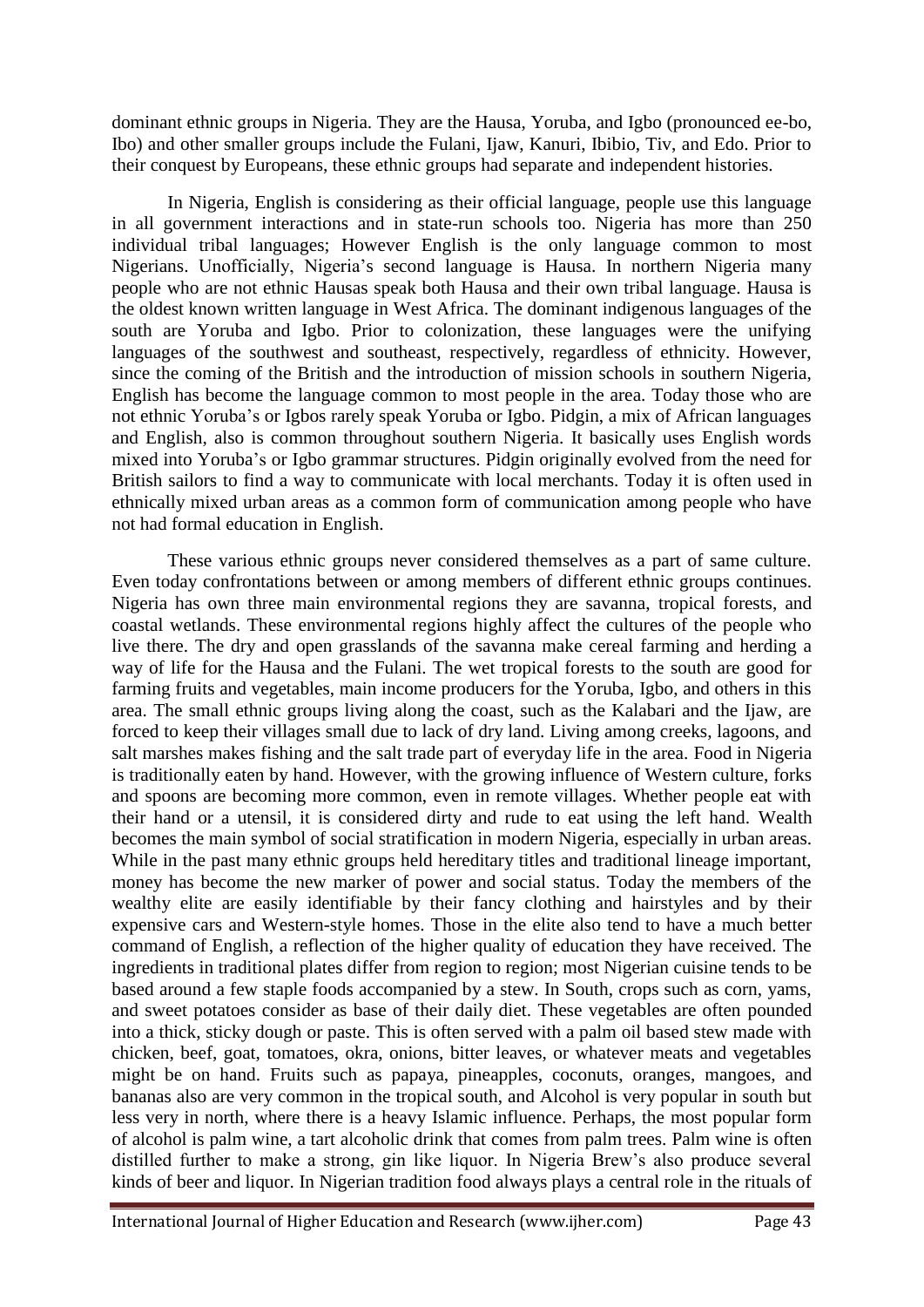virtually all ethnic groups in Nigeria. Special ceremonies would not be complete without participants sharing in a meal. Normally it is considered as rude not to invite guests to share in a meal when they visit; it is even more so if the visitors were invited to attend a special event such as a marriage or a naming ceremony.

In some Nigerian ethnic groups there is a form of caste system that treats certain members of society as pariahs. The criteria for determining who belongs to this lowest caste vary from area to area but can include being a member of a minority group, an inhabitant of a specific village, or a member of a specific family or clan. The Igbo call this lower-caste group Osu. Members of the community will often discourage personal, romantic, and business contact with any member of the Osu group, regardless of an individual's personal merits or characteristics. Because the Osu are designated as untouchable, they often lack political representation, access to basic educational or business opportunities, and general social interaction. This kind of caste system is also found among the Yoruba and the Ibibios. Modern Nigeria is a patriarchal society. Men are dominant over women in virtually all areas. While Nigeria hides that it is internationally unstable in equality for Women, it means that little to the average Nigerian woman. Women still have fewer legal rights than men. According to Nigeria's Penal Code, men have the right to beat their wives as long as they do not cause permanent physical injury. Wives are often seen as little more than possessions and are subject to the rule of their husbands. However, women can exercise influence in some areas. In most ethnic groups, mothers and sisters have great say in the lives of their sons and brothers, respectively. The [blood relationship](http://www.everyculture.com/knowledge/Consanguinity.html) allows these women certain flexible and influence that a wife does not have. Majority of the Nigerian families are very high by Western standards. Many Nigerian men take more than one wife. Especially, in some ethnic groups, the greater the number of children, the greater a man's standing in the eyes of his peers. Family units of ten or more are not uncommon. In a polygamous family, each wife is responsible for feeding and caring for her own children, though the wives often help each other when needed. The wives also will take turns feeding their husband so that the cost of his food is spread equally between or among the wives. Husbands are the authority figures in the household, and many are not used to their ideas or wishes being challenged. In most Nigerian cultures, the father has his crops to tend to, while his wives will have their own jobs, whether they are tending the family garden, processing palm oil, or selling vegetables in the local market. Children may attend school. When they return home, the older boys will help their father with his work, while the girls and younger boys will go to their mothers.

Three types of marriage in Nigeria today: religious marriage, civil marriage, and traditional marriage. Nigerian couple may decide to take part in one or all of these marriages. Religious marriages, usually Christian or Muslim, are conducted according to the norms of the respective religious teachings and take place in a church or a mosque. Christian males are allowed only one wife, while Muslim men can take up to four wives. Civil official weddings take place in a government registry office. Men are allowed only one wife under a civil wedding, regardless of religion. Traditional marriages usually are held at the wife's house and are performed according to the customs of the ethnic group involved. Most ethnic groups traditionally allow more than one wife. It is common for a husband and wife to live in separate homes and to be extremely independent of one another. Most of the ethnic groups; either the man or the woman can end the marriage. If the woman leaves her husband, she will often be taken as a second or third wife of another man. If this is the case, the new husband is responsible for repaying the bride price to the former husband. Children of a divorced woman are normally accepted into the new family as well, without any problems. While men dominate Igbo society, women play an important role in kinship. All Igbo's, men and women, have close ties to their mother's clan, which usually lives in a different village. When an Igbo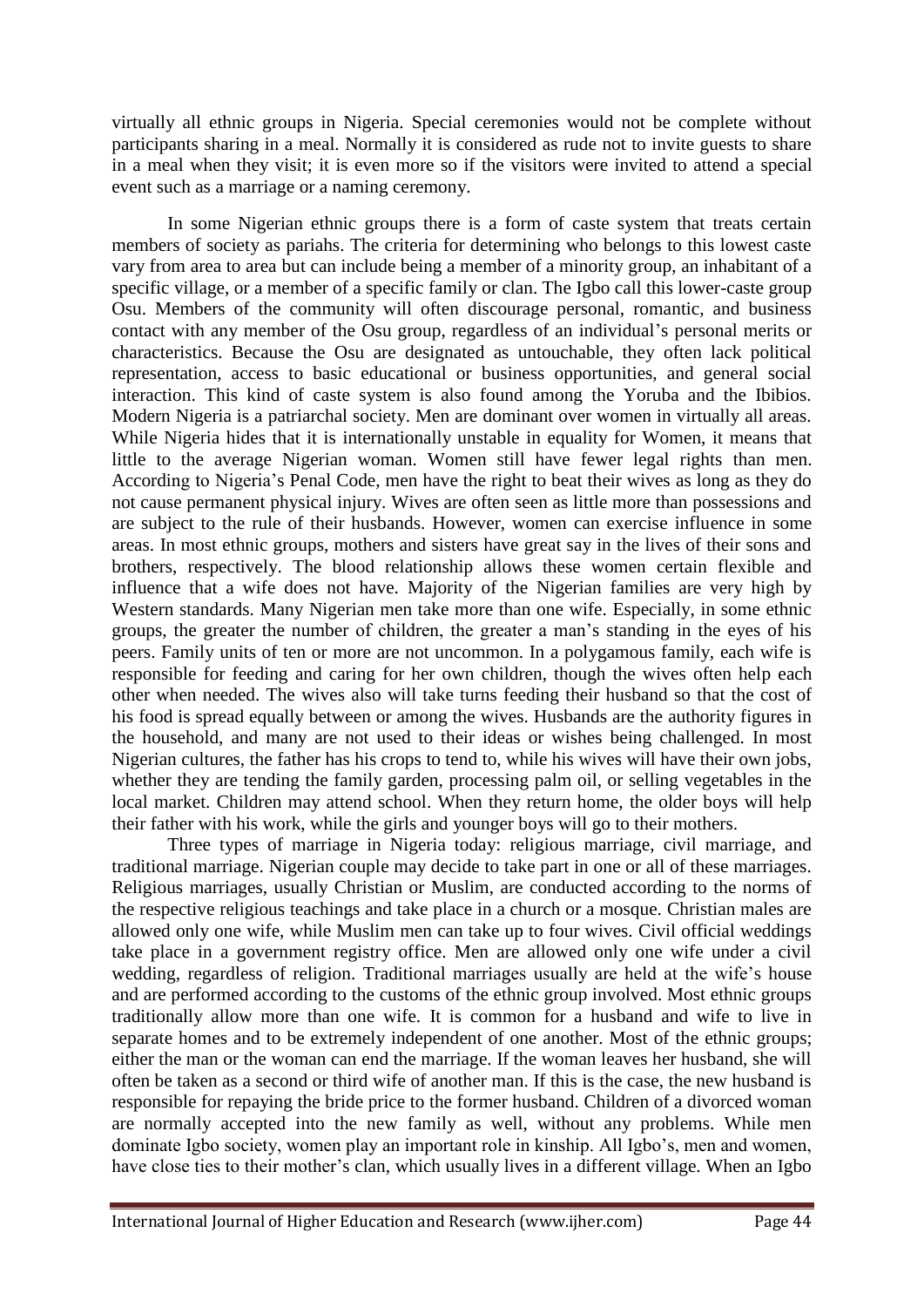dies, the body is usually sent back to his mother's village to be buried with his mother's kin. If an Igbo is disgraced or cast out of his community, his mother's kin will often take him in. For the Hausa, however, there is not much of a sense of wide-ranging kinship. Hausa society is based on the nuclear family. There is a sense of a larger extended family, including married siblings and their families, but there is little kinship beyond that. However, the idea of 'blood is thicker than water' is very strong in Hausa society. For this reason, many Hausas will try to stretch familial relationships to the broader idea of clan or tribe to diffuse tensions between or among neighbors.

*Things Fall Apart* by Chinua Achebe is a play about the traditional and modern conflict within the society. Achebe depicts in his novels about social realism importance of regionalism [Nigeria], tradition, culture etc; He is the person who gives his voice at first to raise the social issues faced by Nigeria during the British colonization. In the very first play Achebe represents the character named 'Okonkwo' protagonist of the play presented as a normal rural Nigerian, belong to Igbo [Ibo] society. He is the best example of well matured 'Masculine' gender, because he is not like his father Unoka who is fond of flute music's[Nigerians are fond of music culture, tradition, dance, feast in any village festival], coward in his life time and dead disrespect with more debts around the village surroundings. However, Okonkwo is well groomed as a warrior clan owner husband for three women and father for two children; he maintains his dignity in front of his family and his society. He led his life with strict rules and regulation with the help of Igbo traditions.

Okonkwo always wish his wife to do work in farm with him whether she likes or dislikes no matter, caring family member and children. Nigerian men are always very strict to their wife and family and according to Nigerian tradition man can get marry with more than one woman even this tradition is welcomed by their family members. Woman can also get marry with more than one man. Ekwefi is the second wife of Okonkwo, she run from his first husband to marry Okonkwo.

Protagonist 'Okonkwo' have guts to face the ill fate of life, unlike his father. He is very successful and matured man, he involved in farming yam and agriculture. In general maximum number of the [Nigerian] indigenous Igbo people traditionally involved in farming and agriculture.

Okonkwo's wife is another example for the Nigerian tradition. So, whenever elders happen to visit the home, she always come out of her purposefully hut and sits down bend herself down her head for getting blessings from the elders. Then she goes back to her individual hut and work.

The image of Okonkwo's hut depicts in the novel which is highly traditional, hut is built up with mud and palm sticks in one compound there is almost more than five to six individual huts for everyone from the same family for father, mother, wives, children. However in the tradition of Nigeria all human have their privacy so that they can live in a separate hut which is located in one compound. Story telling session during the rainy days children sit with their parents inside and they listen to stories.

> "And so nature was not interfered with in the middle of the rainy season. Sometimes it poured down in such thick sheets of water that earth and sky seemed merged in one gray wetness…At such times, in each of the countless thatched huts of Umuofia, children sat around their mother's cooking fire telling stories, or with their father in his obi warming themselves from a log fire, roasting and eating maize. It was a brief resting period between the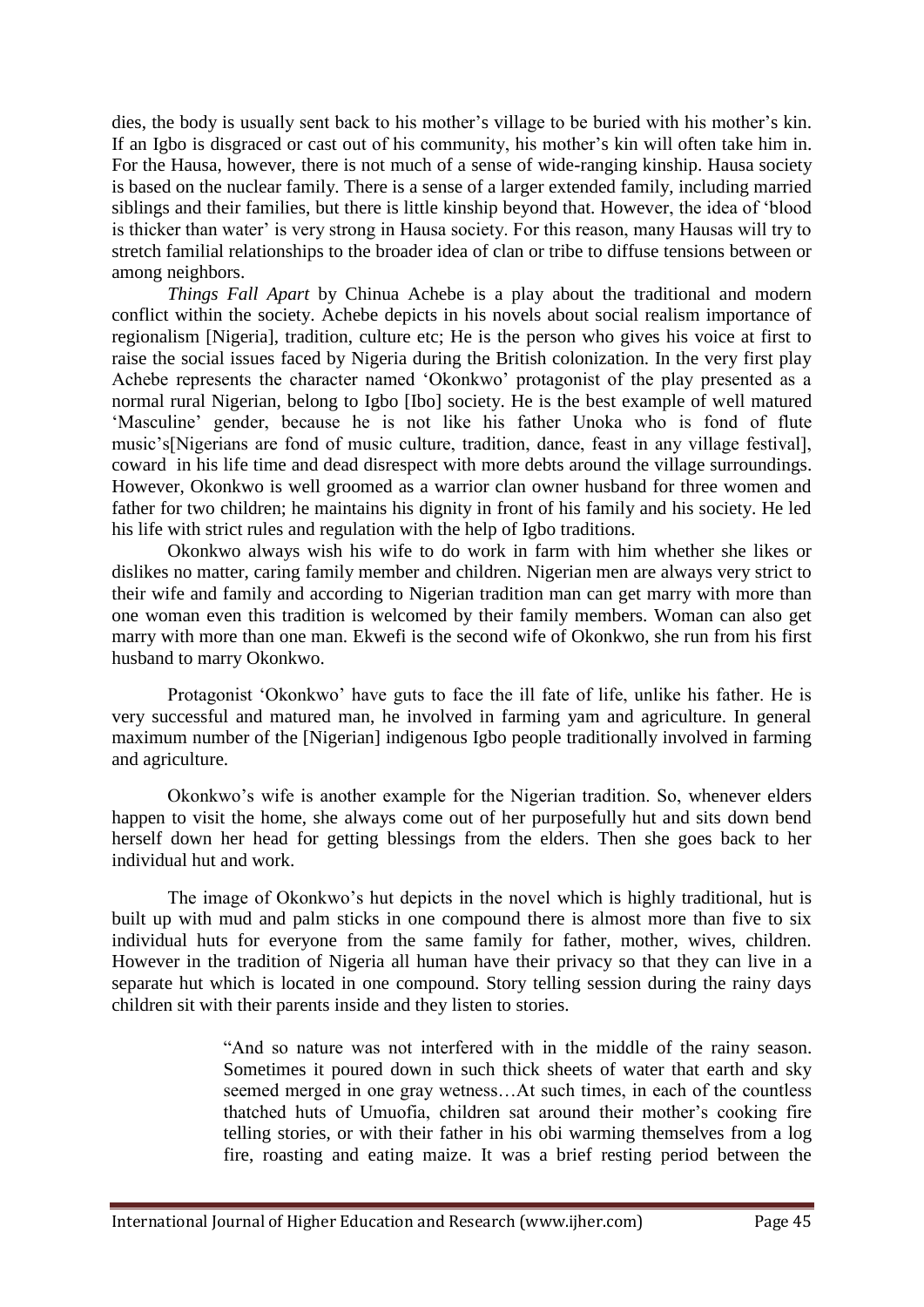exacting and arduous planting season and the equally exacting but lighthearted month of harvests." (Things Fall Apart 37)

During the rainy season, it is customary for children to sit inside the huts with their parents and tell stories or eat snacks. This lovely tradition gives them time to rest and recover after the grueling planting season.When people visit the home of Okonkwo, He greets them with yam seeds and cooked food. It shows that the presence of feasting visitors is a tradition in Nigeria. So that for any kind of occasion Nigerians always invites all people for heavy feast with wine. Anyone fails to do this, unlike elders of the village and common people feels bad and have the image of moving against tradition.

> "They have that custom in Obodoani. If a man dies at this time he is not buried but cast into the Evil Forest...They throw away large numbers of men and women without burial." (Things Fall Apart28)

The Obodoani have a tradition that if a man dies during the Week of Peace, he cannot be buried, but only cast unceremoniously into the woods. It is as if death is a form of violence rather than a natural part of life.During the week of peace, 'Ojiugo' Okonkwo's third wife gets accuse and several beats by Okonkwo, because of negligence and breaking the peace of sacred week. This scene showcases that Okonkwo following the strict Igbo tradition.

Okonkwo wins a virgin and fifteen years old boy in the settlement with neighboring tribe. Due to the tradition of Nigeria winners have to take care of things or even person which they get as credits. Now almost three years Ikemefuna is living and mingles with Okonkwo's family even he starts calling Okonkwo as a 'father' and Nwoye starts call him elder brother, So Ikemefuna carefully plays the role of the first and matured son of Okonkwo, he fulfilled the expectations of Okonkwo were Nwoye fails to do unlike he got the habits of his own grand after Unoka it consciously troubles the mind of Okonkwo. One day 'Locusts' comes to 'Umuofia' and it will come every year for seven years from Savanna grasslands of Northern Nigeria, where they go to destroy crops such as maize and other cereal crops. So Nigerian's are caught with the help of nets, a large insect like grasshoppers, used for cooking. It's a kind of traditional food in Nigeria. People fond of frying this with oil and pepper powder to give a spicy taste over it and it's also used to make sauce and snacks.

OgbuefieEzeudu is a respectful elder of the village he informs Okonkwo in private that the Oracle has said that Ikemefuna must be killed. He tells Okonkwo because Ikemefuna calls him father. Okonkwo should not take part in it. As a result of respecting the words of elder Okonkwo brings Ikemefuna with him by saying that he is going to send him back to his home. After several hours of walking, clans man attacks Ikemefuna even he runs to Okonkwo for help him but Okonkwo don't want to show himself weak in front of his clan's men and society. So, he cuts him down and back to home meanwhile Nwoye deduce that his friend and brother dead.

This incident happens because Nigerian believes in the words of Oracle [priest]. They believe they are the intermediates to communicate or to transfer the wish of god to the villagers. So that Okonkwo follows the wish of Oracle as a wish of his god and he offers him. After this incident Okonkwo sinks into depression neither able to sleep nor eat. Even he visits his friend 'Obierika' and began to feel revived a bit.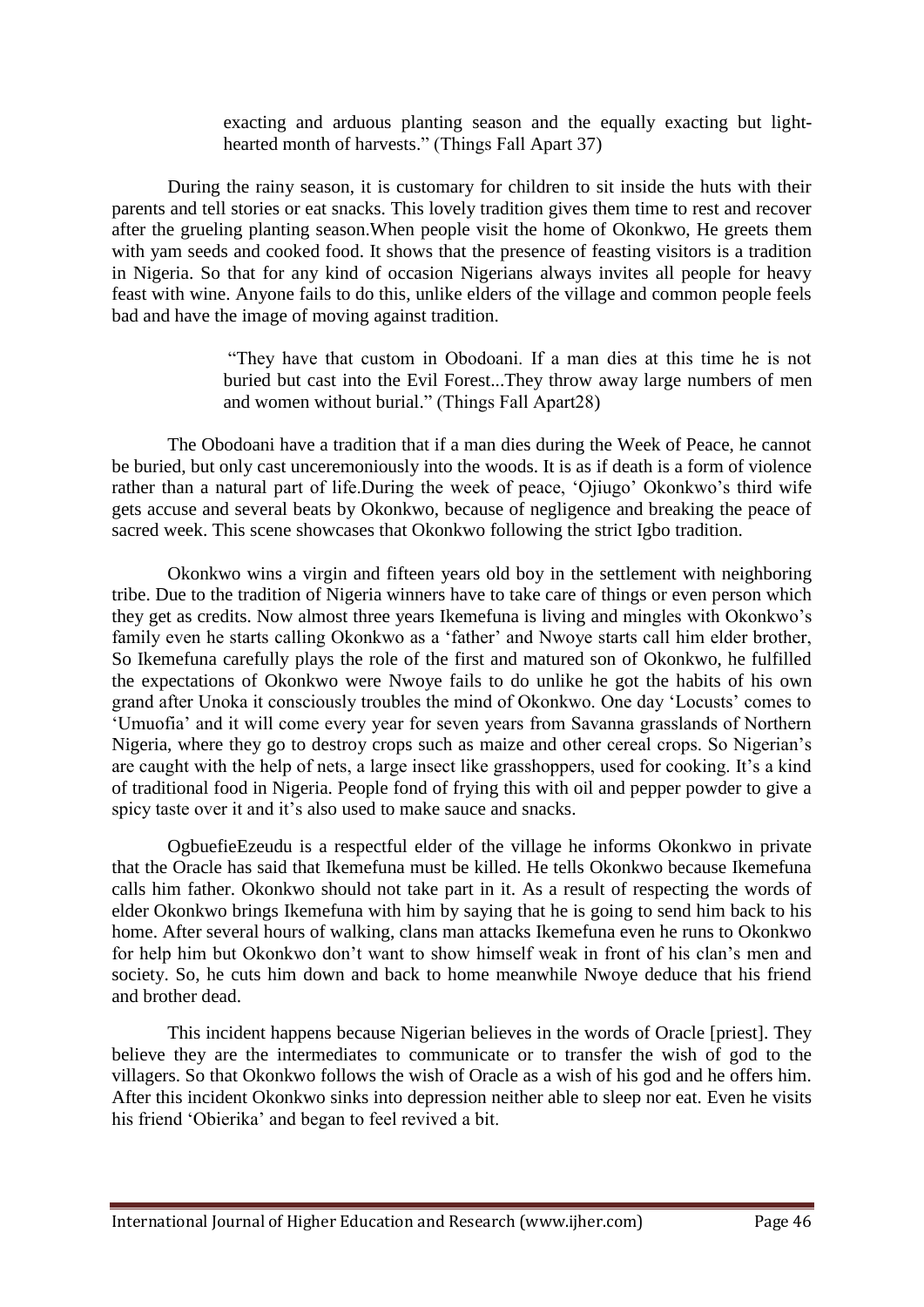When Okonkow's daughter falls ill she recovers after Okonkwo gathers leaves for medicine, because Nigerian always believes Ayurvedic medicine, even now maximum number of people following such medicines.

When OgbuefieEzeudu died, his death was announced to the surroundings by the means of 'ekwe' musical instrument. Ogbuefie's funeral is followed by traditional such as the men beats drums and fire their guns. Over all scenes showcases the traditional way of giving any kind of announcement and funeral in the Nigerian villages.

During funeral Okonkwo's gun explores and kills Ezeudu's sixteen years old son. The act of killing clan's men is a crime against the earth goddess in the Igbo tradition. So that Okonkwo is forced to take his family into exile for seven years. As a result of followed the rules and regulations of the village tradition, Okonkwo gathered all his valuable belongings and moves to his mother natal village 'Mbanta'. Meanwhile the very next day of Okonkwo's exile, Ezeudu's quarts burn Okonkwo's building and kills his animals as a role of wiping out the sin from their village, tradition and superstitious belief of Igbo people.

This play sets in the 1890s and it portrays the class between Nigeria and white colonial government; and the traditional culture of the indigenous Igbo people. As a result of this theme, the six missionaries travel to Mbanta. British colonization, Christian missionaries are nothing but the initial stage of industrial revolution in Nigeria. Mr. Kiaga the missionaries leader; Mr. Brown, Speaks to the villagers. He tells that God is false and worshipping more than one god is idolatrous. But villagers believe in their god and it's not only one but many because it is followed by them for several years. So that villagers don't understand how the holy Trinity can be accepted as on one god. Their aim is to convert the residents into Christian religion. After some days villagers accept the concept of religion, living style, habits like attending prayers start reading Bible, start wearing western clothing's, hair style, eating food by spoon they ignored the usual habit of eating food by their hand. Since everything goes smoother Mr. Brown grows old he is the person who never want to hurt people. As soon as James smith an intolerant and strict white man comes to village.

> "It is customary to understand the phrase "after the midday meal" as really "in the evening, when the sun's heat has softened." Only a member of the Igbo would understand this discrepancy between word and meaning. Uzowulu's body, I salute you," he said. Spirits always addressed humans as bodies." (Things Fall Apart17)

However it is a custom to believe that the Egwugwu are godly – more spiritual and less fleshly than men – it makes sense for the Egwugwu to address humans as 'bodies,' mere vessels for the all-important spirit. During the annual ceremony to honor the earth deity 'Enoch' a villager who converts into Christian recently he dares to un mask an 'Egwugwu'[ Egwugwu is an ancestral spirit, who play the significant role in the traditions and rituals of the Igbo Nigerian people ]. This act is equal to killing an ancestral spirit. Being a traditional Igbo people they will never dare to do it. However they are always strict and pious in the following tradition and rituals from long back, but when Enoch converts his religion into Christianity, he disrespects and disobeys to follow the Igbo tradition. By this way traditions of Nigeria vanished from the society. As a result of unmasking Egwugwu burns Enoch compound and Smith's church. This scene reveals foreshadow of upcoming ill omen for the traditional conflicts and people of Umuofia.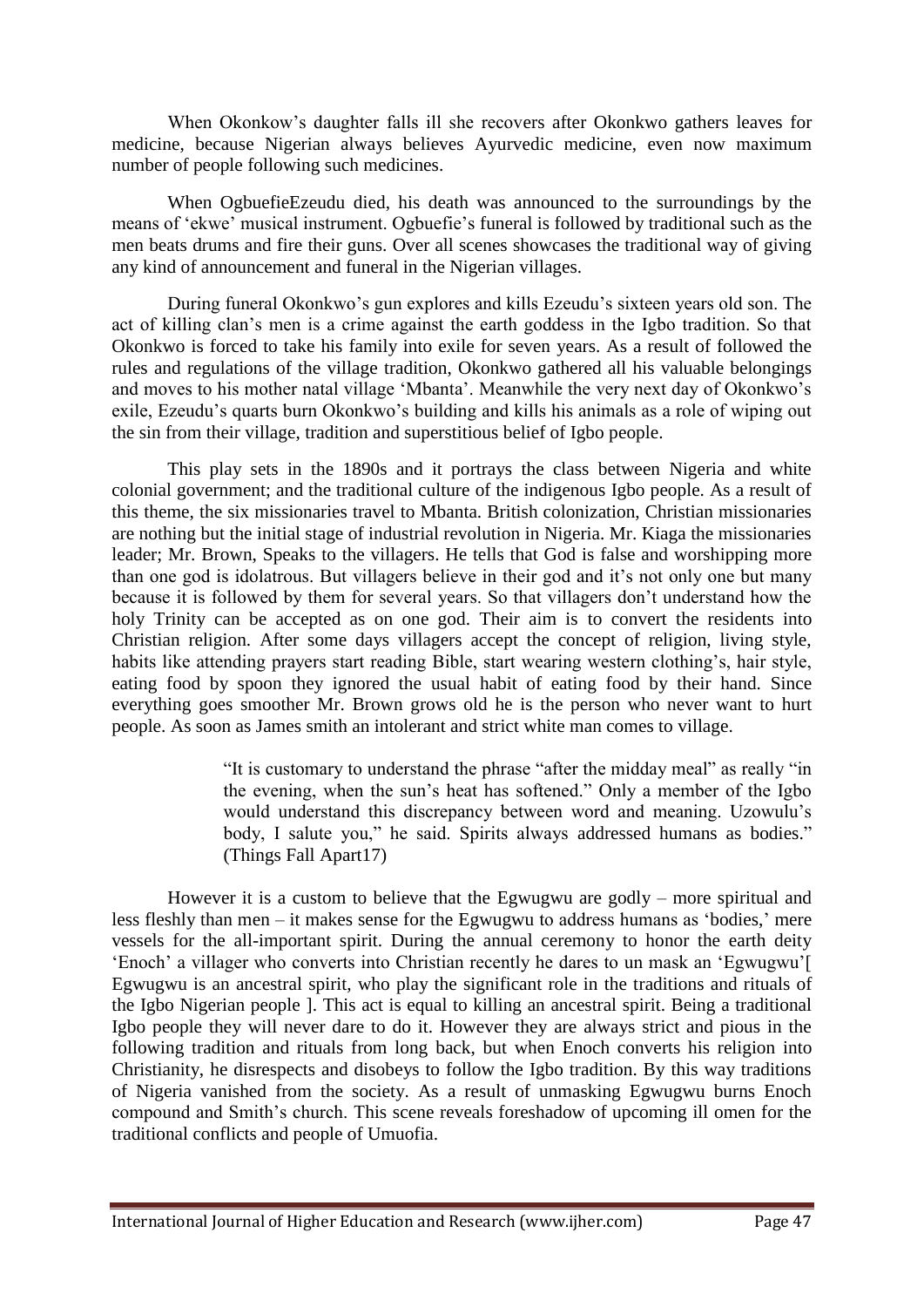When the district commissioner is upset by the burning of church he requested that the leaders of Umuofia to meet. When they gathered, however they are hand cuffed and thrown in jail. Where, they suffer insult and physical abuse. Before the arrival of British colonizers, No one in the village dare to insult, abuse or beat any of their village elders, because they are consider as the head and respectful persons of the village. Earlier every one respects elders of the village and even they enjoyed the legacy of leadership. When time turns hard 'Respect' which they get and enjoyed from the generation to generation fades now. It simply means that there are no more village leaders, but the white men

At the end of the novel we find Okonkwo dies. However, he is the only man from the village who dislike the missionaries when everyone follows. He finds that his village elders are not at all ready to support him to go for war all instead of it they are feared of missionaries this is portrayed very realistic at the last chapter of this novel these mess up in his mind out of frustration and inability to accept the present social context he hanged himself by hanging himself he tries to convey his rebellion.

Finally Obierika leads the commissioner to Okonkwo's dead body, the Lake of tradition, hopeless life made Okonkwo to hang himself, Obierika his friend explains that committing suicide is a grave sin, According to the custom and tradition of Igbo, none of Okonkwo's clans men touch body. Okonkwo's death condition foreshadow's the end of traditional Igbo society and simply it a beginning for modern Igbo culture and tradition.

In the novel *No Longer At Ease* begins with the narration, trial of Obi. He is facing the charges on the trial of accepting the bribes. Obi is the protagonist of the novel who goes to England to study, and having come back from England. He himself finds in a very peculiar situation.

> "Four years in England had filled Obi with a longing to be back in Umuofia. The feeling was sometimes so strong that he found himself feeling ashamed of studying English for his degree. He spoke Igbo whenever he had the least opportunity of doing so. Nothing gave him greater pleasure than to find another Igbo-speaking student in a London bus. But when he had to speak in English with a Nigerian student from another tribe he lowered his voice. It was humiliating to have to speak to one's countryman in a foreign language, especially in the presence of the proud owners of that language. They would naturally assume that one had no language of one's own. He wished they were here today to see. Let them come to Umuofia now and listen to the talk of men who made a great art of conversation. Let them come and see men and women and children who knew how to live, whose joy of life had not yet been killed by those who claimed to teach other nations how to live." (No Longer At Ease 73).

Isolated in England, Obi felt shame when he met his fellow Nigerians and couldn't converse in an African language. It made him feel bereft of his culture and language. When he had an opportunity to speak Igbo with another African, he took it. Speaking Igbo made him feel less homesick, and allowed him to take pride in his African heritage.

He has to be a part of African society on the other hand he has to face the issues imposed by the colonial rulers. He is torn between his own people and what the colonial master taught him. This is the main issues faced by almost all the Nigerian people after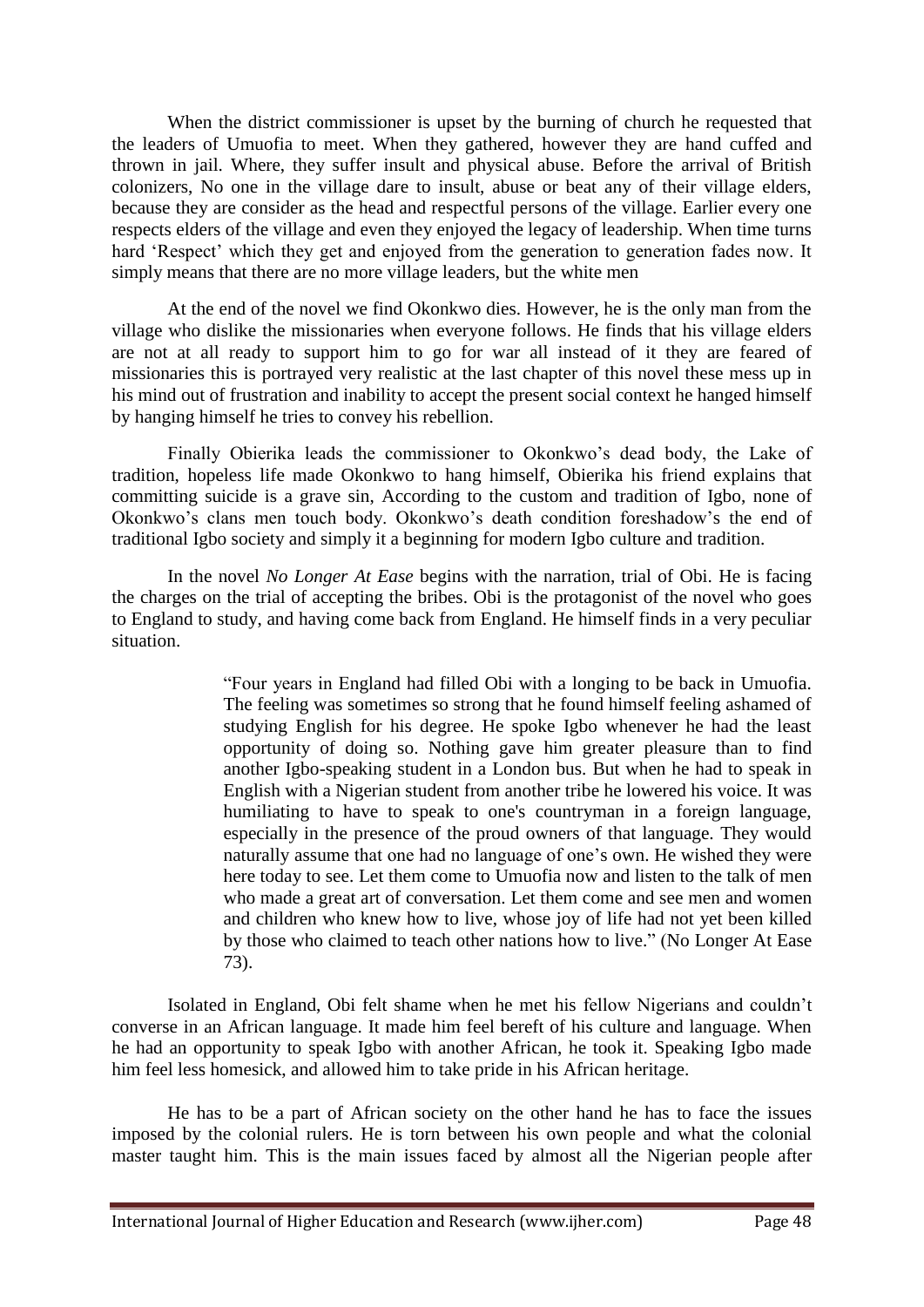colonization. They are not sure of what they follow whether the tradition are the colonial or modern rules imposed by colonial masters.

After the trial part story scenes shifts to the past where Obi is on his way to England for higher education. It depicts that in general Nigerians are interested in studies and they will to do their higher education at any place, as a result of this fat nowadays they spread all over the world for education as well as working purpose. The place where Obi prefers to do his higher education is the place of colonizers of many countries including Nigeria.

In Nigeria especially in Igbo, there is a group of Igbo men called Umuofia Progressive group. This group forms after colonization, these group people are trying to raise their voice to their societies well beings tradition. After colonization almost all the villager shifted to new and developed big cities of Nigeria to work and to earn. They even left farming and agriculture but start working as a low wage labors in cities. These changes made the society to face duality within the society.

Even 'Umuofia progressive group' goes out of village to earn n to work. They collect the money and decided to send to Obi where he studies law. Before colonization people never goes out of village unless until they get exile. But at present Scenario its common that people from Nigeria traveling across the world for fulfilling their needs.

Here the motto of the Umuofia progression group is that their community boy Obi who is doing law in London will become lawyer one day and he will give his voice for Igbo society. By this way all will get help and Obi would be able to help his people to work their way in the British colonial society. Obi meets 'Clara Okeke' at dance occasion. They start developing romantic relationship.

Obi is in England for four years, after coming back from England. Obi changed his major subject from law to English. This plays the role of the Colonial impact in Obi's life. At very first people are forced to learn English but after several years of colonization people themselves find the good use of learning language so they did it purposefully. In modern South Africa [Nigeria] Language 'English' is the official language all over the country.

He begins to live in 'Lagos' [it's a big city of Nigeria] with his friend 'Joshep'. Meanwhile he gets job from scholarship Board. Only after a short of joining to his duty, he is offered a bribe by a man who wants to get a scholarship for his little sister. This made Obi very furious at first and he rejects the offer even the girl meets obi and she is ready to give sexual favors to Obi for the scholarship. However Obi rejects this as well. This is the root of this novel which explores the purposeful suspense at the end of the novel.

On the other hand Obi and Clara developing serious relationship. Obi belongs to Igbo [upper caste], and Clara Okeke belongs to Osu [outcaste]. According to Igbo tradition, it's is not possible to do inter caste marriage. This is the important issues focused by Achebe. Nigerian people changed a lot from their culture but when they go for marriage they are very conscious about caste, race difference.

> "We are Christians," he [Isaac] said. "But that is no reason to marry an *osu*. "The Bible says that in Christ there are no bond or free". My son, said Okonkwo, I understand what you say. But this thing is deeper than you think. 'Osu' is like leprosy in the minds of our people. I beg of you, my son, not to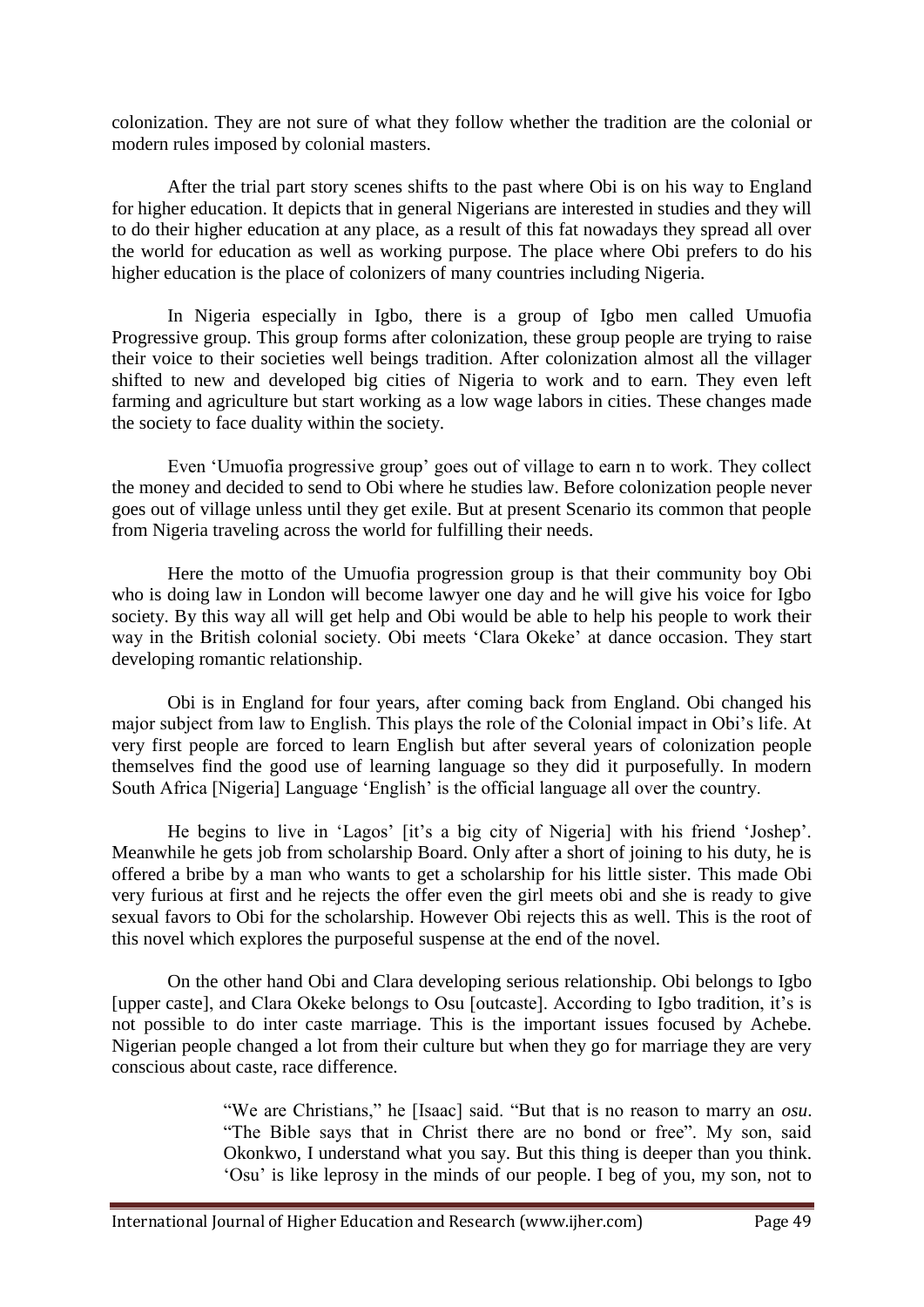bring the mark of shame and of leprosy into your family. If you do, your children and your children's children unto the third and fourth generations will curse your memory. It is not for myself I speak; my days are few. You will bring sorrow on your head and on the heads of your children. Who will marry your daughters? Whose daughters will your sons marry? Think of that, my son. We are Christians, but we cannot marry our own daughters."(No Longer At Ease 38)

If Obi marries Clara, his family will be alone in the world, isolated from the larger society. His children will not be able to marry. Though he can try to break the rules of society, society is less flexible than he thinks. And he cares more about his family's situation than he originally admits. Obi is from the family background of devout Christianity. His father as well as mother opposes his idea of marrying a girl from 'Osu' community. Obi's mother wished from her death bed that not to get marry with her when she is alive. Here the attitude of parents showcases the traditional and stereotypic Igbo parent's mentality. As a common mother of all sons, she blackmailed that she will commit suicide if he disobeys her words.

Obi says Clara about the recent happenings she breaks her engagement with obi and she pretends that she is pregnant. Obi assesses the situation and he makes arrangements for an abortion, Clara is not ready to have her child abort because she is compelled to undergo an abortion. During the abortion there are a lot of complications. After that she does not sees Obi. She breaks all her relationship with him. Obi's romantic life ends up in cultural conflict within the so called Nigerian society.

During all this obi faces lots of financial problems and the sinks deeper, he has not planned things properly. He had to repay his loan to the UPU, and he had to provide education to his siblings, and he came to lose of illegal abortion. Obi's mother dies when he gets this sad news he totally submerged into depression. He does not go home.

> "Everybody was most kind. Mr. Green said he could take a week's leave if he wished. Obi took two days He went straight home and locked himself up in his flat. What was the point in going to Umuofia? She would have been buried by the time he got there, anyway. The thought of going home and not finding her! In the privacy of his bedroom he let tears run down his face like a child."(No Longer At Ease 21)

Although Obi could go home and share his family's sorrow, he chooses to remain in Lagos. His mother has been a moral compass in his life, his one link to traditional culture, and now he is desolate without her. When Obi recovers from his predicament he begins to accept bribes. He reluctantly accepts that this is the way of his world. The last part of the novel shows Obi accepting a bribe and promising himself that he will not take any other bribe after this one. The bribe happens to be a part of a sting operation. Finally obi is arrested and the flashback ends we reach the flashback were the novel begins.

In the ultimate analysis Achebe touches the influence of British colonization in Nigeria, through his first novel *Things Fall Apart* in this he describes the story of a yam farmer named Okonkwo, who lives during the British colonization in Nigeria. Okonkwo struggles with complications and contradictions that arise. When white missionaries arrive to his village, and explore the terrain of cultural conflict particularly the encounter between Igbo